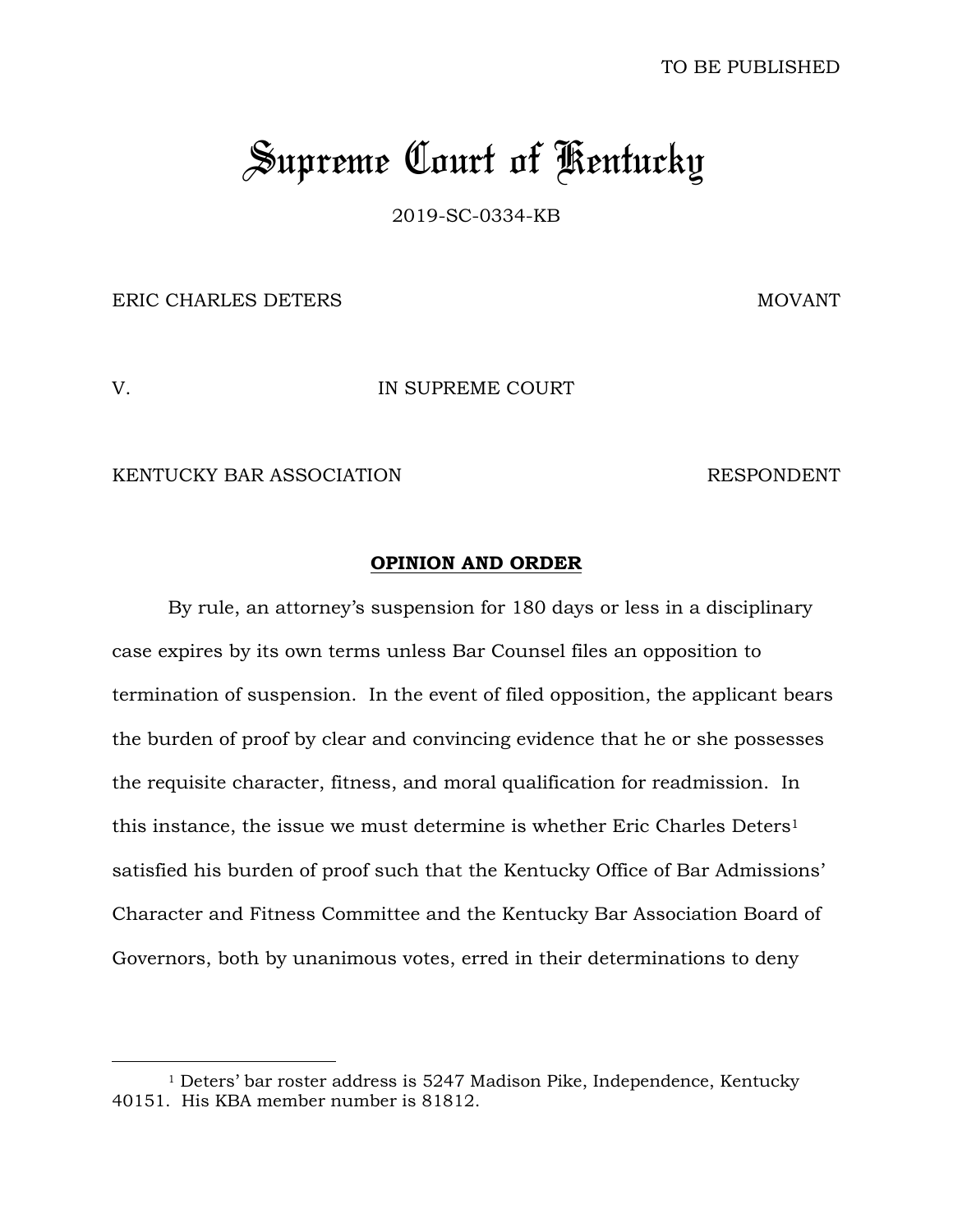Deters' application for reinstatement.<sup>2</sup> We hold that they did not err, and we therefore likewise deny his application.

#### **I. Facts and Procedural Background**

In 2012, we upheld the Board's recommendation to suspend Deters for 61 days. *Ky. Bar Ass'n v. Deters*, 360 S.W.3d 224, 226 (Ky. 2012).<sup>3</sup> We granted Deters' application for reinstatement notwithstanding Bar Counsel's objection and the Board's recommended disapproval. *Deters v. Ky. Bar Ass'n*, 408 S.W.3d 71, 72 (Ky. 2012).4 The following year, 2013, we upheld the Board's recommended 60-day suspension of Deters. *Ky. Bar Ass'n v. Deters*, 406 S.W.3d 812, 822 (Ky. 2013).<sup>5</sup> Deters' law license has remained suspended

<sup>2</sup> As will be recounted, *infra*, Deters' application was before both entities twice. Each time, the votes to recommend denial were unanimous. At Deters' initial hearing before the Committee, three of five members participated, one recused and one was absent. At his second hearing before the Committee, six of seven members participated with the same member recused. However, due to turnover in the membership, the Committee had four new members. In other words, seven different individuals voted that Deters failed to meet his burden of proof. A similar analysis holds for the Board. Following its first hearing, the vote was 15-0; after the second, 17-0. Due to turnover in membership, twenty-seven individuals heard all or part of the case. All twenty-seven voted that Deters had failed to satisfy his burden of proof.

<sup>3</sup> Discipline was imposed for three separate cases in which Deters was sanctioned for (a) making a statement that he knows to be false or with reckless disregard as to truth or falsity concerning the qualifications or integrity of a judge; (b) making a false statement of law or fact to a tribunal; (c) improperly soliciting professional employment from a potential client; and (d) failing to refund an unearned fee. 360 S.W.3d at 230-32.

<sup>4</sup> The Committee recommended approval of reinstatement with conditions. 408 S.W.3d at 72. The Board, however, recommended disapproval because it found Deters had failed to prove his conduct while suspended "showed him worthy of the trust and confidence of the public or that he appreciated the wrongfulness of his misconduct, was contrite and had rehabilitated himself." *Id.*

<sup>5</sup> Discipline was imposed for two separate cases in which Deters was sanctioned for (a) three counts of dishonesty or making false statements: and (b) one count of a Kentucky Rule of Civil Procedure (CR) 11 violation. 406 S.W.3d at 820-21.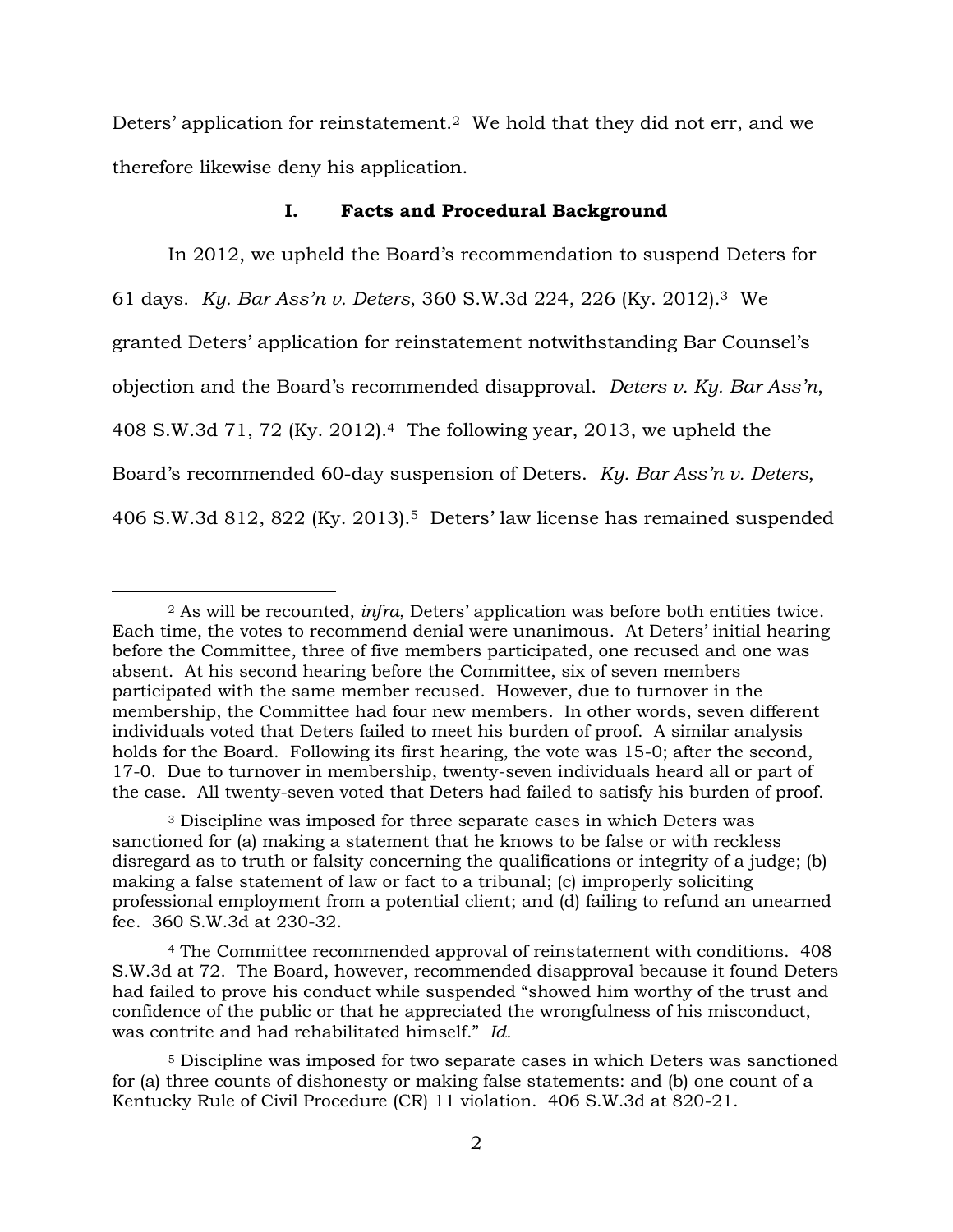since 2013. These violations were not, however, Deters' sole disciplinary actions. We similarly upheld additional 60-day suspensions for violations which occurred prior to 2013. *Deters v. Ky. Bar Ass'n*, 484 S.W.3d 299 (Ky. 2016);<sup>6</sup> *Ky. Bar Ass'n v. Deters*, 465 S.W.3d 30 (Ky. 2015).<sup>7</sup>

In our 2015 opinion, we noted Deters' "various violations stemming from his aggressive litigation strategy[,]" and stated "[w]e would be remiss if we did not mention Deters's lengthy disciplinary history—the vast majority of which is a direct result of his aggressive litigation strategy or conduct similar to the conduct at issue here." 465 S.W.3d at 35.

On May 25, 2016, Deters filed his current application for reinstatement. By his computation, his most recent suspension terminated on May 17, 2016. Deters had filed a reinstatement application in 2013, as to which the Office of Bar Counsel had filed an objection to automatic reinstatement based on pending disciplinary cases. The record discloses interviews with federal and state judges in Northern Kentucky and lawyers in that area who held an overwhelmingly negative opinion of Deters and the manner in which he practiced law. When those interviews were disclosed to Deters, he withdrew

<sup>6</sup> Discipline was imposed for two separate cases in which Deters was sanctioned for (a) threatening disclosure of confidential client information; (b) unauthorized practice of law (in another jurisdiction (Indiana)); (c) failing to maintain advance fee in a proper escrow account; and (d) acknowledging probable cause of violation of rules regarding diligence, communication and declining or terminating representation. 484 S.W.3d at 300-01.

<sup>7</sup> Discipline was imposed for two separate cases in which Deters was sanctioned for (a) filing pleadings "not well grounded in fact nor . . . warranted by existing law" in violation of CR 11 and constituting conduct against frivolous or unsubstantiated filings; and (b) similar actions which had been sanctioned in federal court.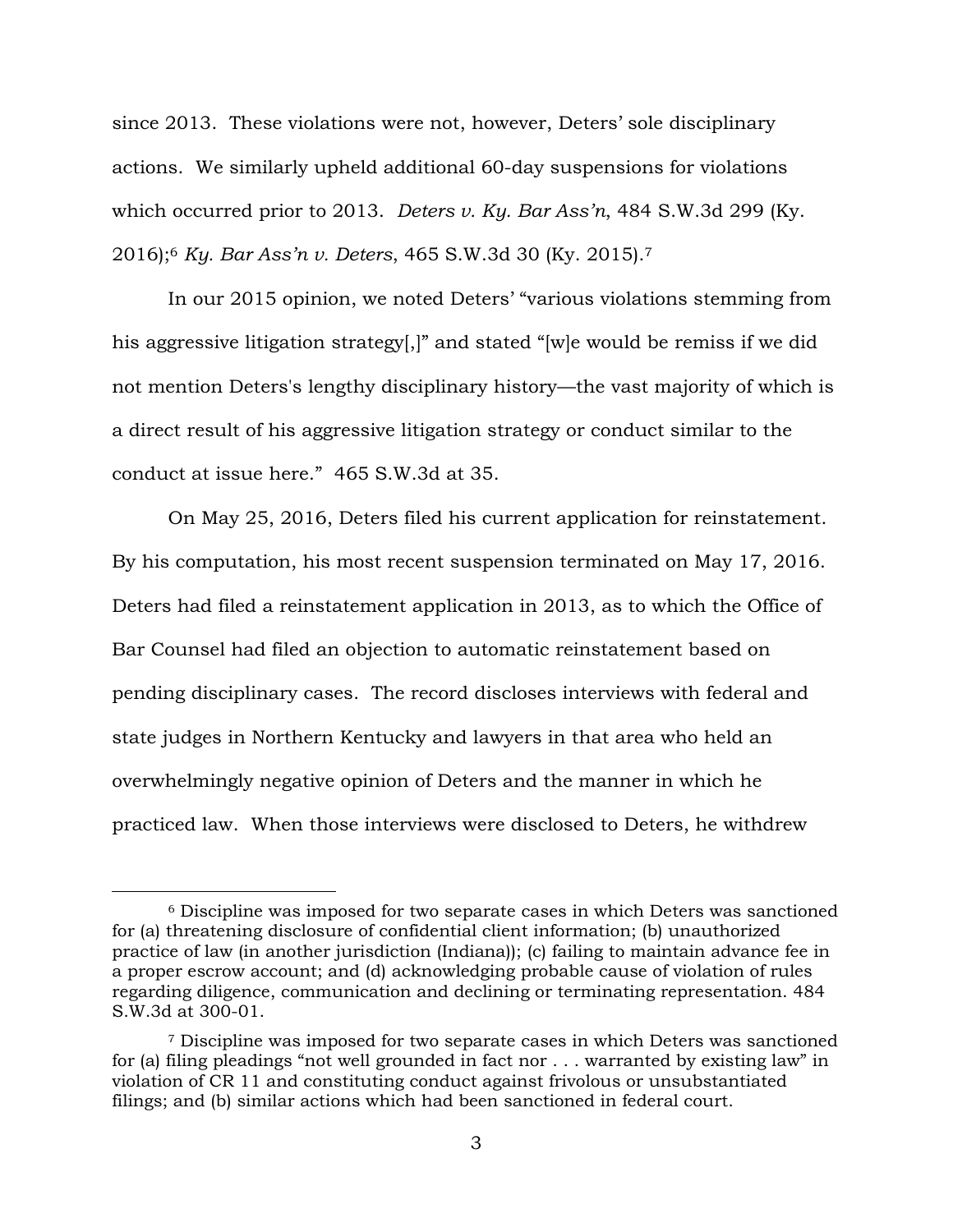his application in 2014. Bar Counsel reaffirmed its objection to Deters' automatic reinstatement in May 2016. The Committee conducted an investigation and held a formal hearing in November 2018.8 The Committee then issued on February 22, 2019, a 65-page Findings of Fact, Conclusions of Law and Recommendation to deny Deters' application. The Board, under SCR<sup>9</sup> 3.510(3), reviewed the record and, in June 2019, similarly recommended denying the application. Thereafter, we reviewed the application and record. Rather than approving or disapproving the Board's recommendation, by Order entered December 19, 2019, we directed Deters to undergo a full psychological examination by one of three predetermined licensed psychologists, and further set forth time parameters for additional hearings. Importantly, we stated:

2. Within sixty (60) days of the evaluation, Deters shall obtain from the chosen provider a report of the provider's opinions and shall provide a copy of said report to his counsel and counsel for the Committee. Said report shall include but shall not be limited to an opinion on whether Deters possesses the ability to comply with our ethical rules.

<sup>8</sup> Deters complains about the length of time between his filing his application for reinstatement and the Committee's hearing, a period of  $2\frac{1}{2}$  years. Deters perhaps would have a valid point, IF he had completely disengaged from legal matters. The record, however, discloses that he did not. He continued to act in almost every regard as a practicing attorney in Northern Kentucky and Ohio with the exception of not standing in front of a judge or jury. The Committee was well within its duties to fully investigate Deters' activities. Even were we to acknowledge the Committee's investigatory period appears longer than reasonably necessary, Deters has not been the only applicant to endure such a delay*. See Lococo v. Ky. Bar Ass'n*, 2020-SC-0543-KB, 2021 WL 1685691 at \*1 (Ky. Apr. 29, 2021) (delay of two years, one month between filing and formal hearing). No rule, however, permits reinstatement due to an inordinate delay in the Committee's hearing schedule.

<sup>9</sup> Kentucky Rules of Supreme Court.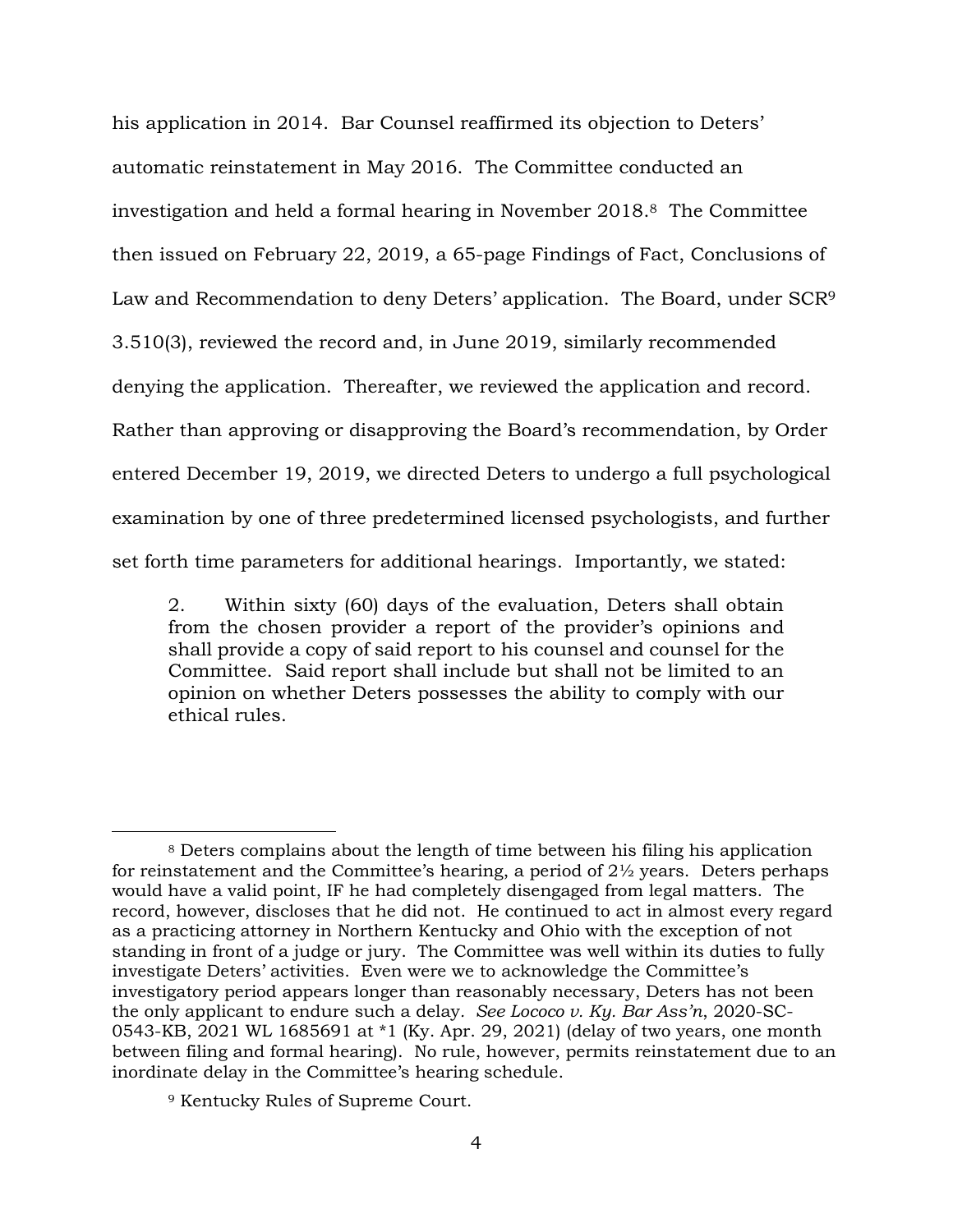3. Within ninety (90) days of the receipt of the report, the Committee shall conduct a new hearing on all issues relevant to Deters' application for reinstatement.

Deters chose Dr. Paul Anthony Ebben as his provider. Dr. Ebben's

report is in the record, and in his Forensic Opinion, Dr. Ebben stated the

following:

 Mr. Deters and the undersigned had a fairly thorough discussion with regard to the difference between a person's "capacity" to follow rules and a person's "willingness" to follow rules, as there does not appear to be any limitation in his "capacity" to follow roles as he is an intelligent man who does not have a clear diagnosable mental health condition, who does not abuse substances, and who does not have neurocognitive issues that would impair functioning, so the real issue is whether he is "willing" to follow rules, which is entirely up to him and fully under his control. Mr. Deters expressed an understanding of the difference between "capacity" and "willingness," and should he be allowed the opportunity to practice law again, he is confident he will be able to control his passion and zealous propensities and follow all ethical guidelines because he does not want to go through this kind of ordeal again.

 So to address the Supreme Court's question, it is the undersigned's opinion and conclusion, within reasonable psychological certainty, based on the information provided, that Mr. Deters does, in fact, possess the "capacity" to follow all legal and ethical guidelines relevant and pertinent to the practice of law in the state of Kentucky, but as far as his willingness to do so, that remains to be seen, as he has not practiced law in quite some time. To his credit, Mr. Deters did acknowledge some wrongdoing, he engaged in unprofessional conduct, a violation of ethical rules, and he knows he has to modulate his behavior, and he is willing to do so. On the other hand, Mr. Deters also continues with a defensive stance, he believes he has done nothing truly wrong, so that leads the undersigned to believe that there will be times when his perception of an issue is different from others (even the masses), so future behavior is best understood and predicted in terms of one's past behavior (most importantly, recent past behavior). Not unlike predicting weather, it is much more accurate to appreciate what the weather is going to be like an hour into the future based on current conditions versus conditions two or three days ago. Recent past behavior is the best predictor of future behavior, while it is still true that all past behavior is relevant. Mr. Deters described a situation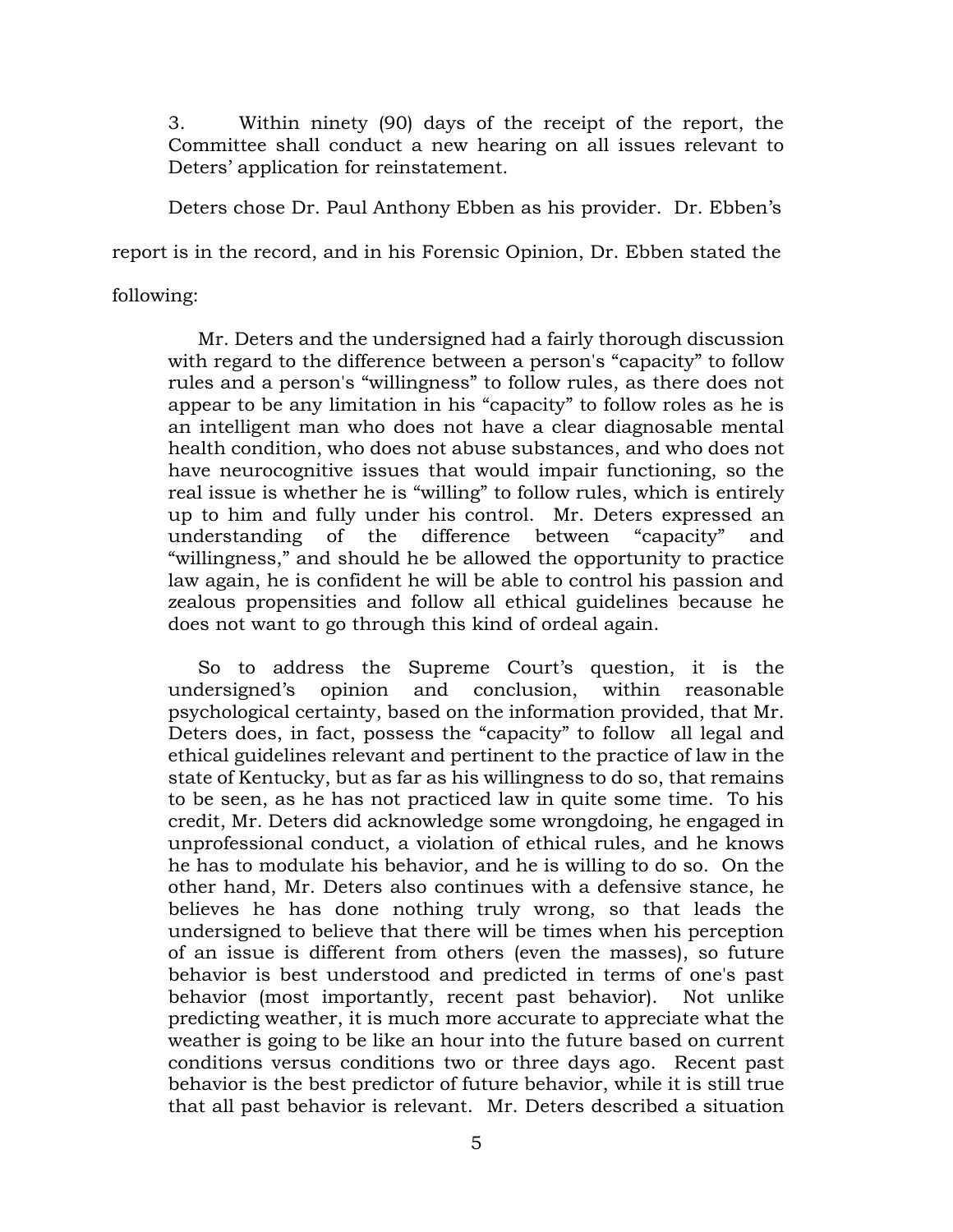where he has tried, most recently, to "dot all i's and cross all t's" in order to be reinstated as a practicing lawyer, notwithstanding the fact that his reinstatement has been rejected. His personality style (which admittedly involves some degree of attention and approval seeking)<sup>[10]</sup> and his "bulldog" reputation will continue to be a challenge to control, but I don't see an acute, treatable mental health condition as an obstacle. His personality disorder features will be obstacles but they are controllable. The bottom line is, he is capable of ethical conduct if he chooses that path.

The Committee's supplemental hearing was delayed by the onset of the COVID pandemic and this Court's orders delaying proceedings. Preliminary to the supplemental hearing, the Committee issued an Order directing Deters to supplement and update certain materials, specifically, update his application for reinstatement by providing current answers, copies of his 2018 and 2019 federal tax returns, the Deters Firm 2018 and 2019 tax returns, an updated credit report, and updated reports as to how much the Deters Firm has paid him in 2019 and to-date in 2020. The Committee directed that Bar Counsel was to receive the documents by April 30, 2020.

In September 2020, the Committee held the supplemental hearing. The only witnesses to testify were Dr. Ebben and Deters. Dr. Ebben's report and opinion were introduced. Significantly, Dr. Ebben testified, consistent with his report, that Deters has no underlying mental or cognitive condition that prevents Deters from making better decisions, but that he has to choose to do so. Dr. Ebben's opinion was that past behavior, especially recent past behavior, is indicative of future behavior.

<sup>10</sup> Dr. Ebben's testing found Deters' personality to demonstrate histrionic traits; and Deters' medical records noted symptoms of narcissism.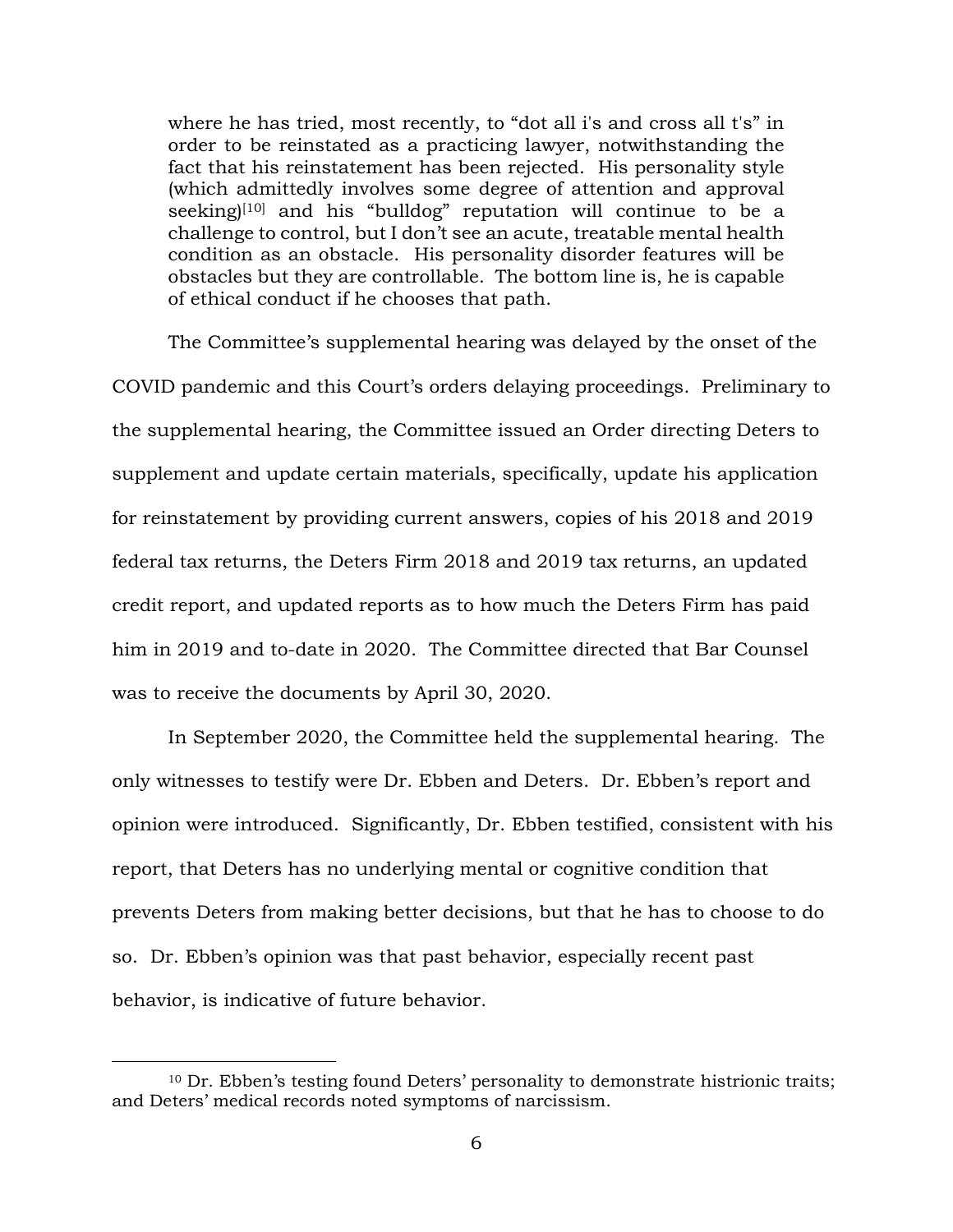Deters argued that the only relevant issue for the Committee was Dr. Ebben's report and, in Deters view, its confirmation that he had no underlying psychological problems that prevented him from following the rules. Deters therefore refused to present any of the updates ordered by the Committee.

The Committee issued its Findings, Conclusions and Recommendations in December 2020, incorporating its Findings and Conclusions from February 2019. It unanimously recommended Deters not be reinstated. The Board then undertook review of the record. Following a hearing, it too unanimously recommended against reinstatement. This matter now returns to us for our review.

## **II. Standard of Review**

In *Doan v. Ky. Bar Ass'n*, 423 S.W.3d 191, 195 (Ky. 2014), we stated that "[t]he substantive question before this Court  $\dots$  is  $\dots$  whether [the] application for reinstatement should be approved." In answering "this question, the Court looks at the record developed below and the recommendations of the Committee and the Board." *Id.*

#### **III. Analysis**

SCR 2.300 governs the reinstatement of persons to practice law, setting forth the scope and purpose of reinstatement guidelines. SCR 2.300(6) acknowledges that while normally the KBA bears the burden of proof in disciplinary cases, in reinstatement cases, that burden is reversed and imposed on the applicant. Specifically, "the applicant has the burden of proving by clear and convincing evidence that he/she possesses the requisite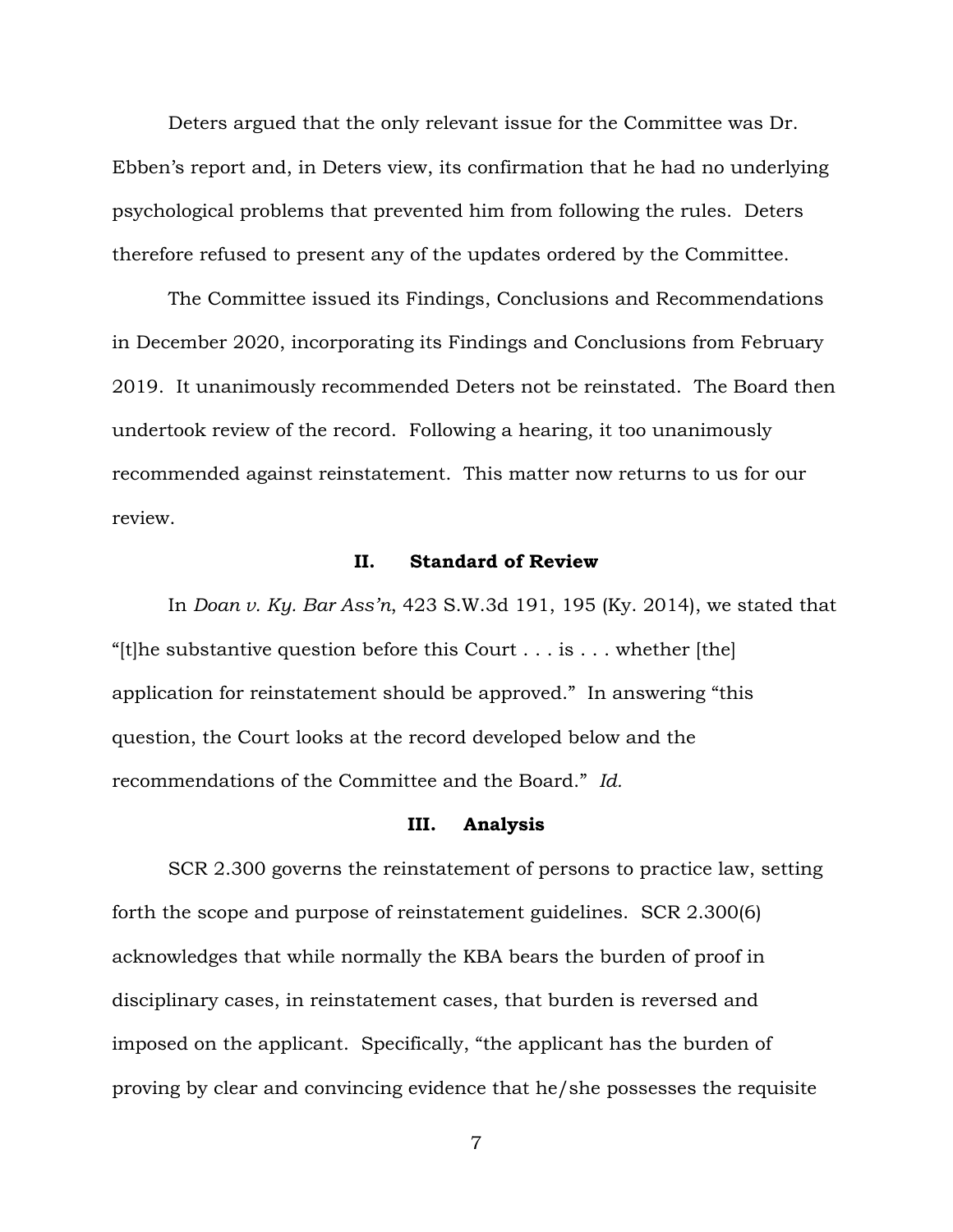character, fitness and moral qualification for re-admission to the practice of law[.]" *Id.*; *White v. Ky. Bar Ass'n,* 989 S.W.2d 573, 576 (Ky. 1999); *In re Stump*, 272 Ky. 593, 598-99, 114 S.W.2d 1094, 1097 (1938). The rule reiterates this burden of proof by including it with respect to each of the following

nonexclusive criteria that the Committee is to consider:

(a) Whether the applicant has presented clear and convincing evidence that he/she has complied with every term of the order of suspension or disbarment.

(b) Whether the applicant has presented clear and convincing evidence that his/her conduct while under suspension shows that he/she is worthy of the trust and confidence of the public.

(c) Whether the applicant has presented clear and convincing evidence that he/she possesses sufficient professional capabilities to serve the public as a lawyer.

(d) Whether the applicant has presented clear and convincing evidence that he/she presently exhibits good moral character.

(e) Whether the applicant has presented clear and convincing evidence that he/she appreciates the wrongfulness of his/her prior misconduct, that he/she has manifest contrition for his/her prior professional misconduct, and has rehabilitated himself/herself from past derelictions.

Failure to meet any of these criteria may constitute a sufficient basis for denial of a petitioner's application.

Id. SCR 2.300(7), entitled "Presumptions and Weight of Evidence," sets out

additional considerations for the Committee:

A petitioner for reinstatement will be held to a substantially more rigorous standard than a first-time applicant for an initial admission to the Bar. The prior determination that he/she engaged in professional misconduct continues to be evidence against him or her and the proof presented must be sufficient to overcome that prior adverse judgment.

Among the considerations to be weighed are: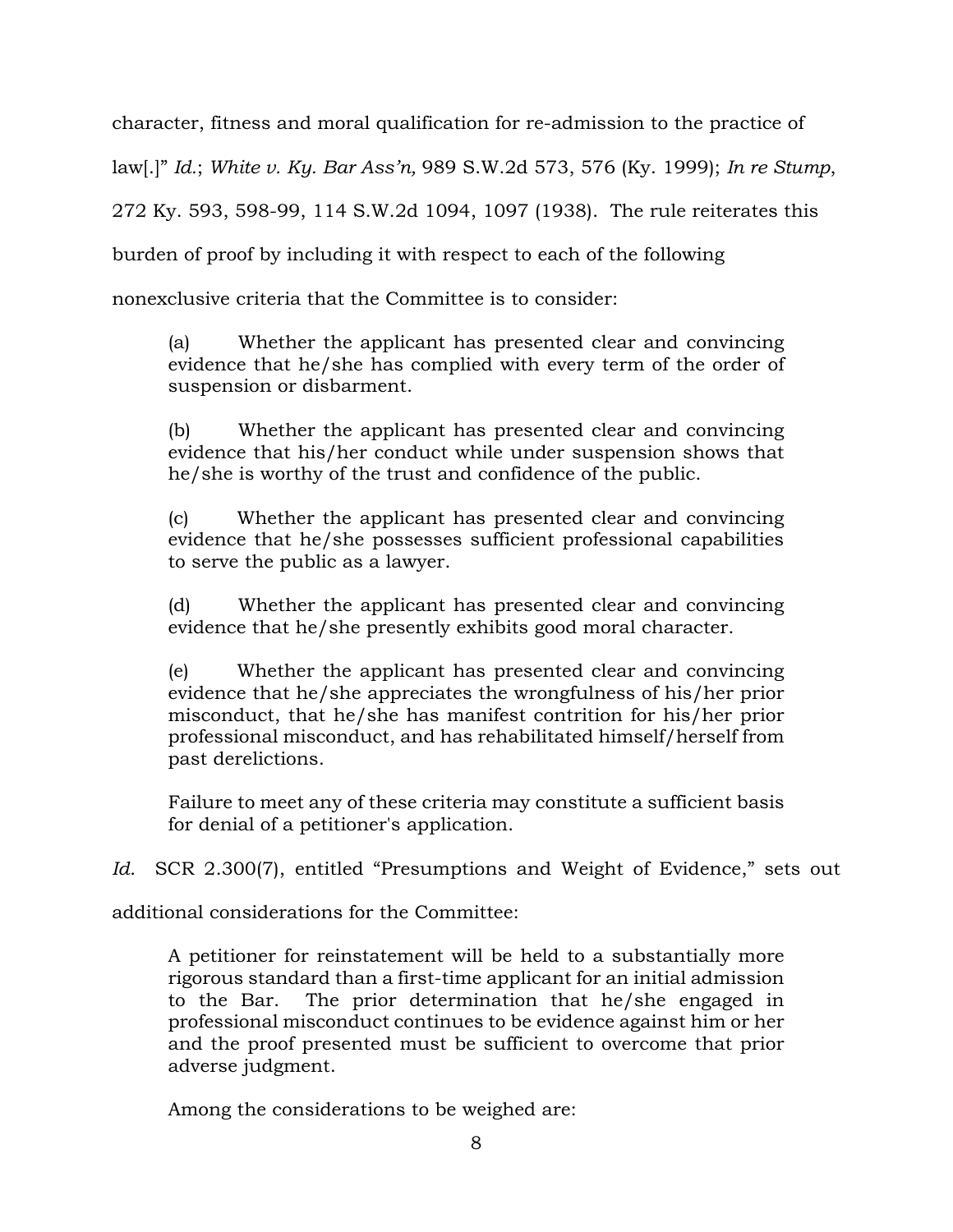The nature of the misconduct for which the applicant was suspended or disbarred.

The applicant's conception of the serious nature of his or her act. The applicant's sense of wrongdoing.

The applicant's previous and subsequent conduct and attitude toward the courts and the practice, including the element of time elapsed since disbarment.

The applicant's candor in dealing with the Character and Fitness Committee.

The relevant knowledge of witnesses called by the applicant. *Id.*

# *A. Compliance with the Order of Suspension*

The Committee found repeated instances of Deters acting in a fashion beyond what it believed permissible for a suspended lawyer. We agree with this finding.

Under SCR 3.130(5.7)(b), Deters is prohibited from working at Deters Law as it is a violation for the firm to employ someone associated with the law firm at the "time of such member's suspension." Deters testified that the law firm was the same firm following his suspension; he "transferred the firm to his father, Charles Deters, as "cover." A non-lawyer office manager/spokesperson/ paralegal/law clerk does not appropriately provide direct oversight of associate attorneys, negotiate the hiring and firing of attorneys, make compensation decisions of attorney contract employees, all of which Deters did. Likewise, conducting monthly meetings with all the plaintiffs in what was referred to as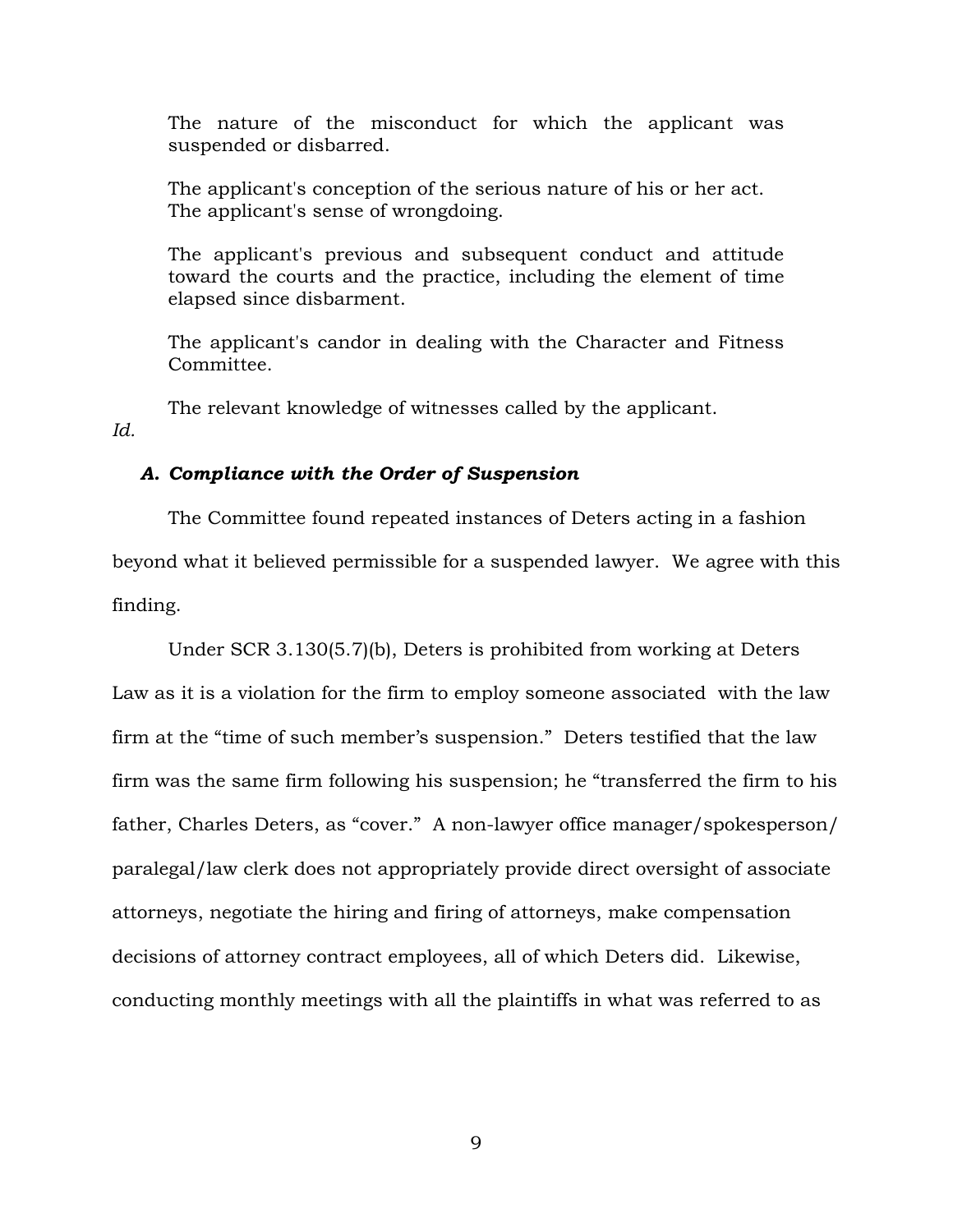the Durrani litigation,<sup>11</sup> wherein Deters presided and presented the information on the case is prohibited. *See* SCR 3.130(5.7)(a)(1) (prohibiting "render[ing] legal consultation or legal advice to any person[]"). The Commentary to this Rule clearly provides that the suspended lawyer is not to have "communication with any clients of the employing attorney" or "communications with any attorneys other than the employing attorney." *Id.*, cmt. 2.

Associates presented to courts business cards which indicated they were employed by "Eric C. Deters and Partners, PSC" during a period of suspension. This is similarly inappropriate. *See* SCR 3.130(7.50)(5) (providing "[t]he name of a lawyer who is suspended by the Supreme Court from the practice of law may not be used by the law firm in any manner until the lawyer is reinstated[]"). Deters contacted and met with attorney Eric Kennedy to discuss serving as co-counsel with the Deters firm in litigation, which is also clearly beyond the bounds of behavior permitted by SCR 3.130(5.7).

The Committee expressed concern about the commercials that continued running on the firm website even after Deters was privately admonished for a false and misleading advertisement during the pendency of his suspension. These commercials began in the Fall 2017, while Deters was suspended. Those commercials, and indeed the website, were not taken down until the first day of the hearing when Bar Counsel found that a commercial was still on the website. Numerous postings on Facebook clearly indicated that Deters is

<sup>11</sup> The Durrani litigation were numerous cases the Deters Law Firm had filed against Abubakar Atiq Durrani, M.D., in Hamilton County, Ohio.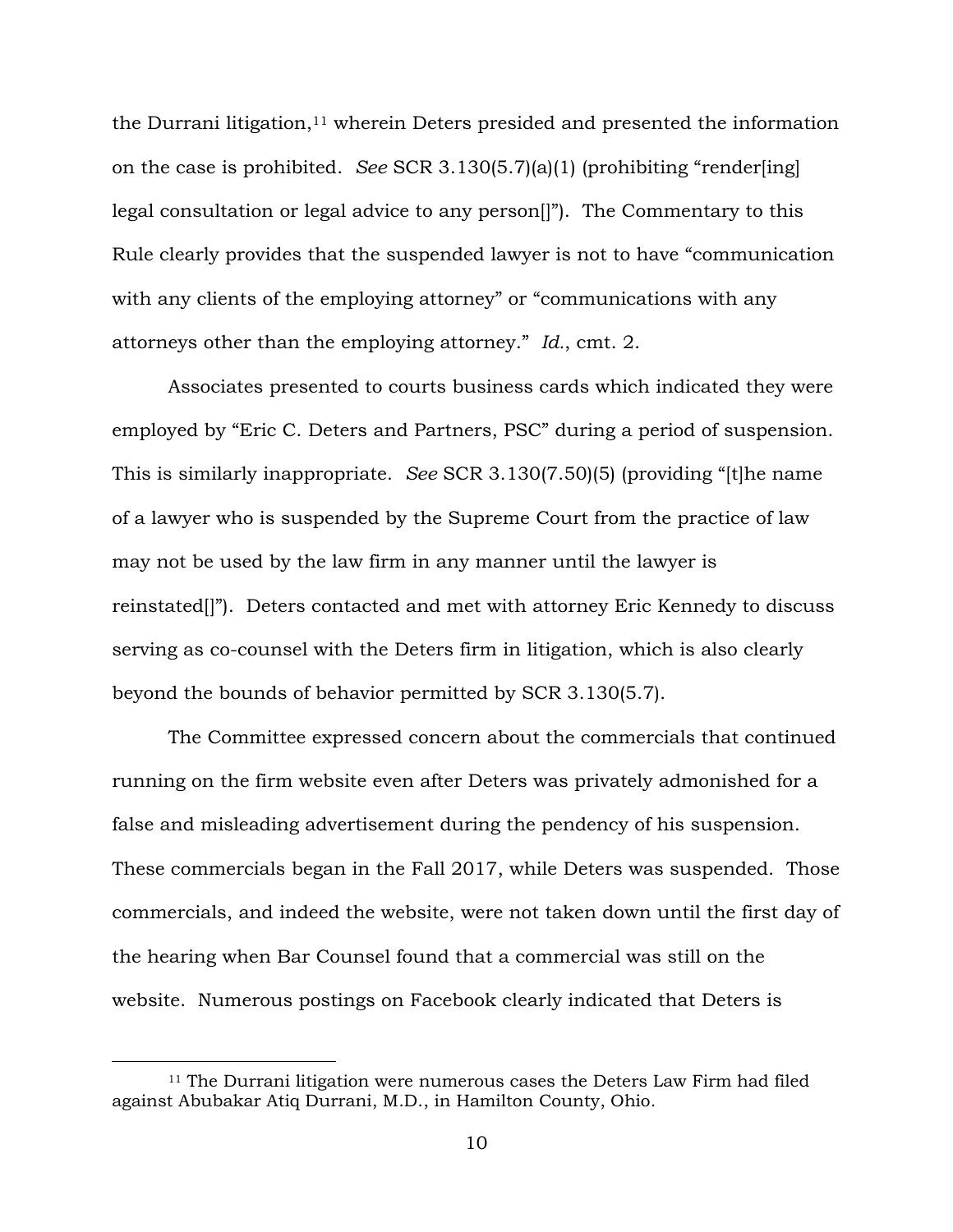licensed, containing no disclaimer that he is not. The postings direct prospective clients to call Deters 24/7 and he will be sure the caller is taken care of. These postings give the clear appearance that Deters is a licensed attorney. *See* SCR 3.130(7.10) (stating "[a] lawyer shall not make a false, deceptive or misleading communication about the lawyer or the lawyer's service. A communication is false or misleading if it contains a material misrepresentation of fact or law, or omits a fact necessary to make the statement considered as a whole not materially misleading[]").

SCR 3.130(5.7)(a)(4) expressly prohibits a suspended lawyer from "knowingly appear[ing] as a representative, spokesperson, or salesperson-in any visual, audible, print, or electronic media of any kind for any law firm or legal-related entity providing or proposing to provide legal service to the public or a specific subset of the public at large." The commentary to the rule states a suspended lawyer is not to have "any interaction with the public from which it might reasonably appear that the suspended lawyer is a lawyer in good standing." *Id.*, Cmt. 2.

The record also reveals Deters received inappropriate compensation. An email from Gary Collier, Deters' accountant, disclosed the following amounts paid:

| 2013 | \$322,928.42 |
|------|--------------|
| 2014 | \$233,622.78 |
| 2015 | \$233,580.05 |
| 2016 | \$266,190.33 |
| 2017 | \$212,771.76 |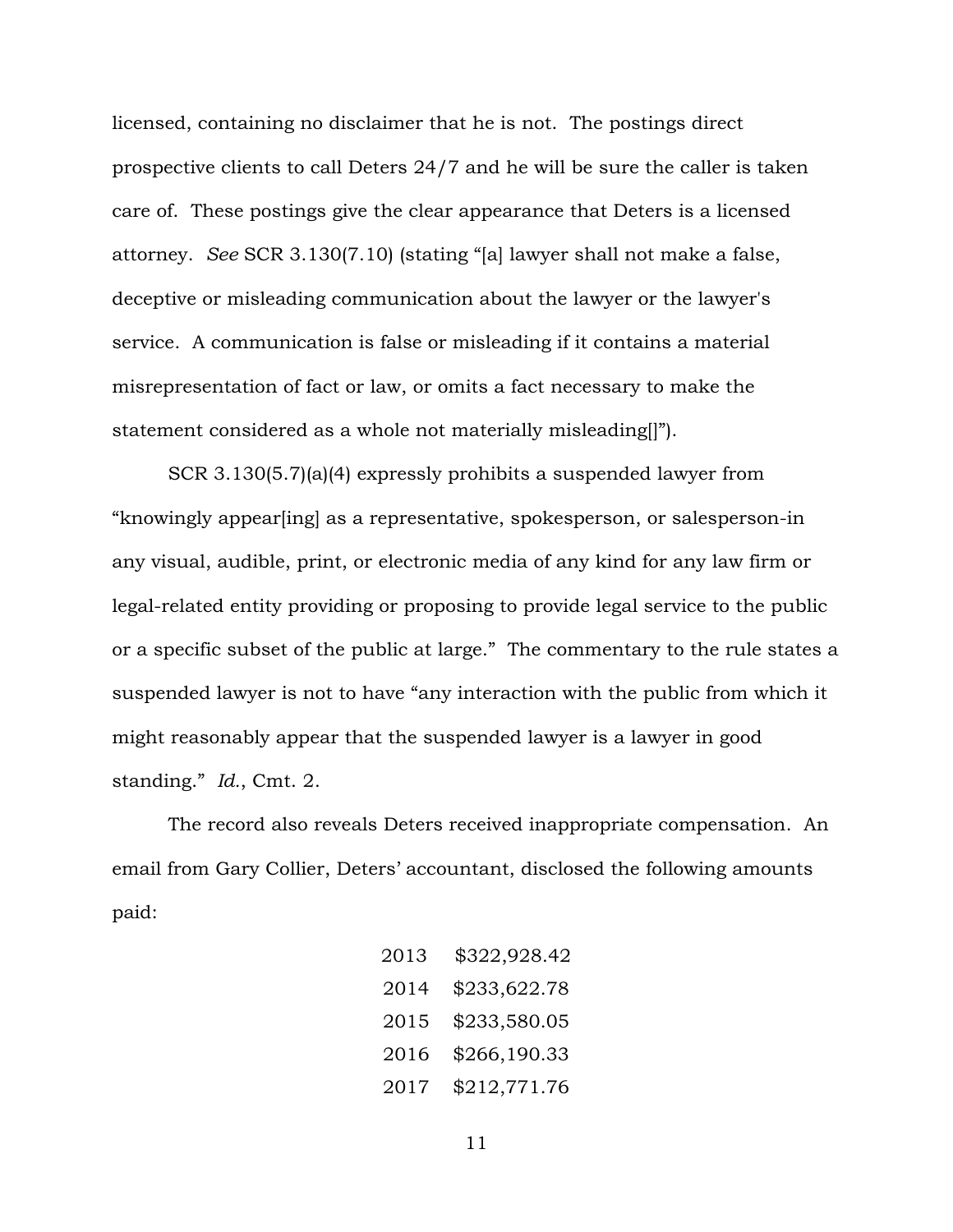Deters and his father, Charles Deters, attempted to justify these payments. Mr. Deters, in an affidavit, averred: "I pay his bills as his salary at the firm." Deters testified that he was paid by interest-free loans from the law firm that were considered accounts receivable. Deters' personal tax returns for 2017 show no earned income other than limited rental income. <sup>12</sup> The firm's corporate tax return did not appear to identify any accounts receivable to Deters.

Deters' explanation is unpersuasive. Our predecessor court noted what it described as a disbarred lawyer's receipt of "substantial sums as compensation for his services on several occasions during the period of his disbarment." *Lester v. Ky. Bar Ass'n*, 532 S.W.2d 435, 436 (Ky. 1975). The court stated "[t]he payments are more nearly commensurate with those received for legal services than with the token sums generally earned by law clerks." *Id.* We agree with the Committee that this payment arrangement violated the spirit if not the letter of the Orders of Suspension.

At the 2020 supplemental hearing, Deters testified, "I'm filthy rich now, but I went through seven years of betting everything I had." He bragged of obtaining \$94 million in judgments in the Durrani litigation. As rhetorically posed by the Committee, "How did this happen? What part of the \$94 million verdicts was distributed, if any, to Deters?" This testimony was in contrast to his testimony at the earlier hearing that he was broke. As noted by the Committee, Deters refused to cooperate and provide documentation. We will

<sup>&</sup>lt;sup>12</sup> The tax return indicated Deters' occupation as "attorney."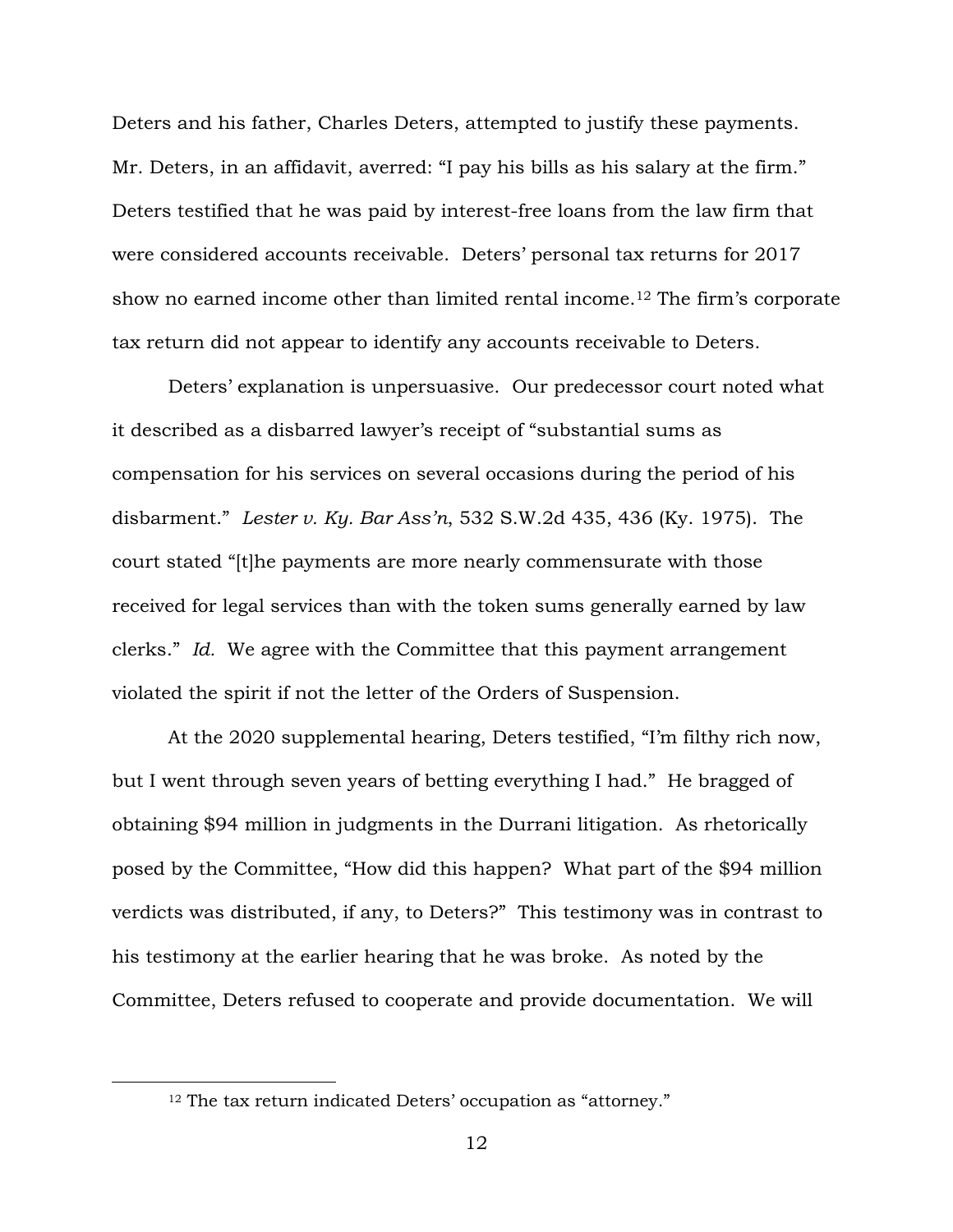take Deters at his word and note his legal compensation at the level of a highend personal injury attorney, and not that of a paralegal or law clerk.

As with each factor under consideration, Deters bears the burden to prove by clear and convincing evidence that he has complied with all provisions of the Order of Suspension. *See Wade v. Ky. Bar Ass'n*, 605 S.W.3d 329, 331- 32 (Ky. 2020) (reinstatement denied due to failure to comply with terms of suspension). As to this factor, Deters fails to prove compliance in any respect.

## *B. Trust and Confidence of the Public*

The second factor set out in SCR 2.300(6) concerns whether Deters' conduct while under suspension shows that he is worthy of the trust and confidence of the public. Our case law, in part, considers the applicant's candor towards the Committee in evaluating his truthfulness. *Burns v. Ky. Bar Ass'n*, 318 S.W.3d 591, 595 (Ky. 2010); *see In re Cohen*, 706 S.W.2d 832, 834– 35 (Ky. 1986) (stating "[i]n a reinstatement proceeding it is important that the applicant be completely candid with the reviewing authorities at all times[]"). We also consider the nature of Deters' prior violations.

Deters did not fully disclose several items requested in the Application for Reinstatement. His credit report disclosed a federal lien for unpaid income taxes in excess of \$118,000. While he answered "yes" to whether he had any outstanding liens, he left blank the space in which to fully explain his yes answer. To a subsequent question as to whether he had failed to pay any federal or state personal or business taxes, he answered "no."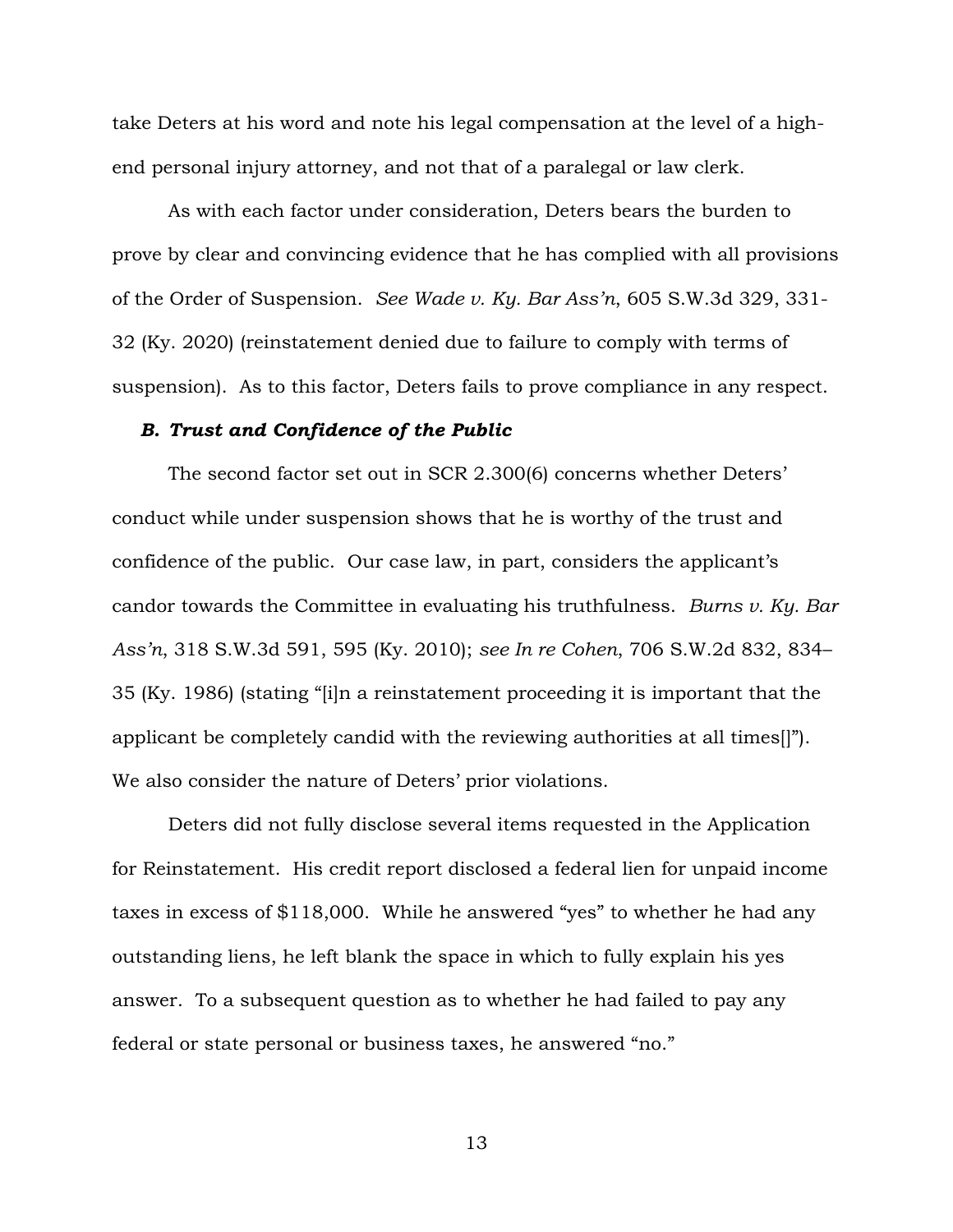To the question, "Have you ever been charged with fraud, deceit, misrepresentation, forgery, or other acts of dishonesty in any civil, criminal, administrative or other proceeding?", Deters answered "no." This answer was obviously untruthful in that at least two of Deters' prior suspensions had resulted from multiple misrepresentations. *Deters*, 406 S.W.3d at 820-21; *Deters*, 360 S.W.3d at 230-32. In addition, Deters was sued by his professional liability insurance carrier for cancelation of its policy due to his misrepresenting on its application that he had never been subjected to disciplinary actions. *See Evanston Ins. Co. v. Eric C. Deters & Partners, P.S.C.*, 2:14-CV-00093 (E.D. Ky. Jan. 28, 2015) (policy declared void *ab initio*).

The Application requested Deters disclose all litigation in which he had been involved. In addition to the failure to disclose the insurance matter, Deters failed to disclose a number of other matters as pointed out by Bar Counsel and adopted by the Committee in its initial Findings: *Acton v. Deters*, 1:2013-CV-00253 (S.D. Ohio) (an action claiming legal malpractice); *N. Ky. Props. v. Deters Law Firm*, Docket No. 15-CI-18 (Kenton Circ. Ct. 2015) (pending as of Jan. 19, 2019); and multiple cases of litigation against the Kentucky Bar Association other than in disciplinary cases. Among these cases is *Deters v. Ky. Bar Ass'n*, 130 F. Supp. 3d 1038 (E.D. Ky. 2015), *aff'd* 646 Fed. App'x 468 (6th Cir. 2016) (both the district court and the circuit court opinions cite many of Deters' lawsuits against the KBA).

After remand from this Court in 2020, the Committee, in preparation with our mandate that it "conduct a new hearing on all issues relevant to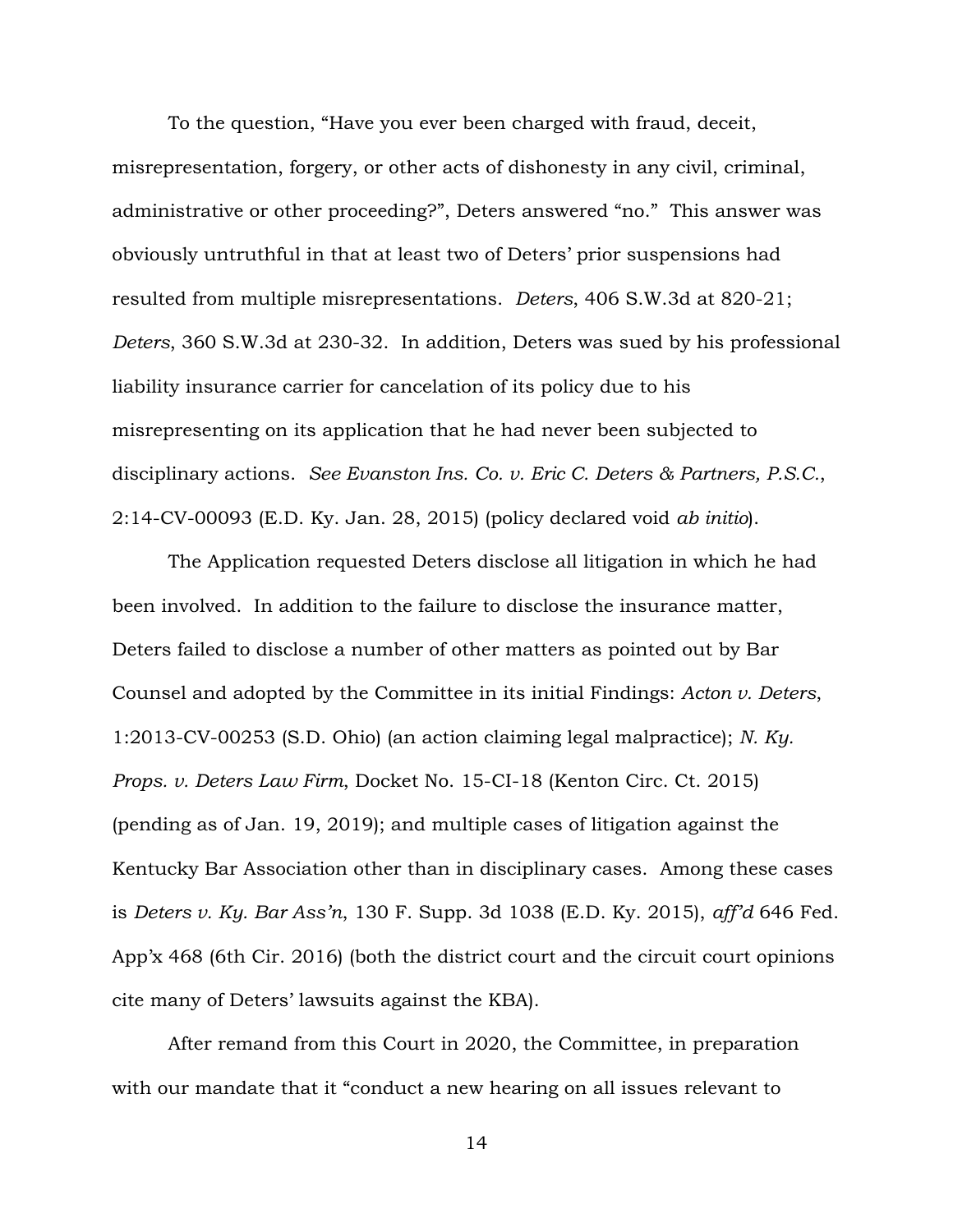Deters' application for reinstatement," issued an Order that Deters update his application for reinstatement by providing current answers, copies of his 2018 and 2019 federal tax returns, the Deters Firm's 2018 and 2019 tax returns, an updated credit report, and updated reports as to how much the Deters Firm has paid him in 2019 and to-date in 2020. As previously noted, Deters failed to comply. He said counsel had not given the Order to him, but he also testified that he would produce nothing further, based on his belief that the only issue was Dr. Ebben's report.

Deters' view is erroneous. Had we intended that the only issue at this new hearing was Deters' mental ability to follow the rules, we would have so stated. We did not. Our Order clearly and unambiguously provides that the Committee is to conduct a new hearing on **all issues** relevant to Deters' application." (Emphasis added.) Deters failure to comply with the Committee's simple Order reflects poorly on his ability to be candid with the Committee.

We also note that Deters' misleading commercials and social media posts which can only be considered as representing that he is licensed to practice law and in good standing are strikes against his reinstatement.

Deters bears the burden to prove by clear and convincing evidence that his conduct while under suspension shows that he is worthy of the trust and confidence of the public. He has failed to meet his burden on this factor. *See Hubbard v. Ky. Bar Ass'n*, 66 S.W.3d 684, 692 (Ky. 2001) (citing *Cohen*, 706 S.W.2d at 834) (stating "reinstatement is not warranted where an applicant has not been completely candid with the reviewing authority at all times[]"). While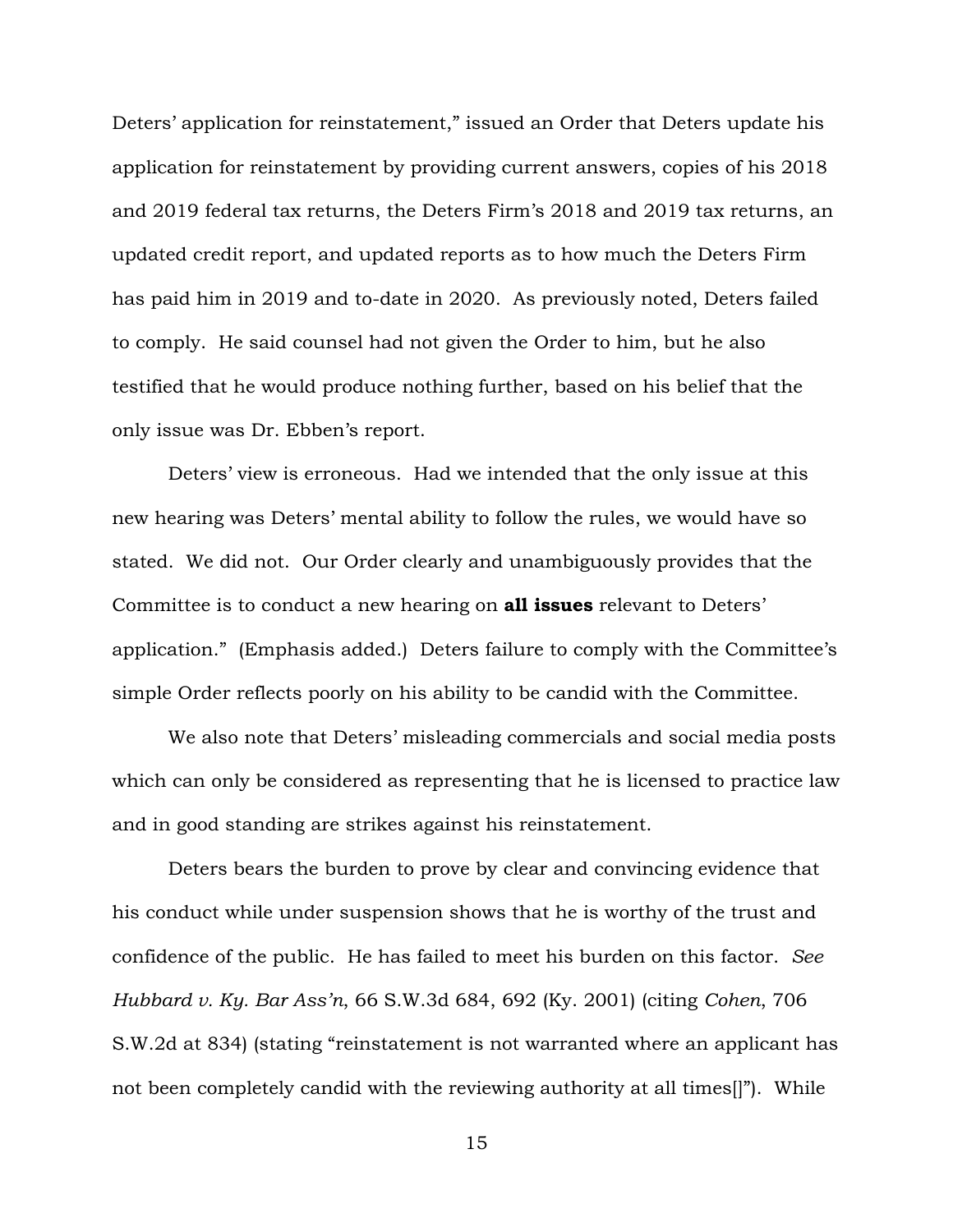our conclusion as to Deters' failure to be candid with the Committee dictates that his application must be denied, we will discuss two additional factors: professional capabilities and appreciation of wrongness of past conduct.

## *C. Possessing Sufficient Professional Capabilities*

The third factor to be considered in whether to grant reinstatement is whether Deters possesses sufficient professional capabilities to serve the public as a lawyer. The Committee noted that Deters had satisfied his CLE<sup>13</sup> requirements at the time of reapplication; it, however, noted that possession of sufficient capabilities to serve the public as a lawyer encompasses more than minimum CLE compliance. We agree with the Committee that professional capabilities involve honesty, truthfulness, candor to courts and administrative bodies, honor, professionalism, and integrity.14 In fewer words, the ability and willingness to comply with our rules of practice and our ethical rules.

The record, and as found by the Committee, discloses that Deters was less than fully candid with the Committee in his disclosures and at times inconsistent. The Committee expressed lack of confidence that, if reinstated, Deters would be candid with the courts. Multiple witnesses stated Deters cannot comply with rules and does not believe that rules are meant to apply to

<sup>13</sup> Continuing Legal Education.

<sup>14</sup> While these characteristics also are pertinent as to whether an applicant possesses good moral character, we choose to discuss them in the context of professional capabilities. Deters' Brief to this court emphasizes his lack of criminal record, embezzlement, or addictive behaviors. Those factors are certainly part of good moral character, but in the context of an attorney's reinstatement, honesty, truthfulness, candor, honor, professionalism and integrity are also important.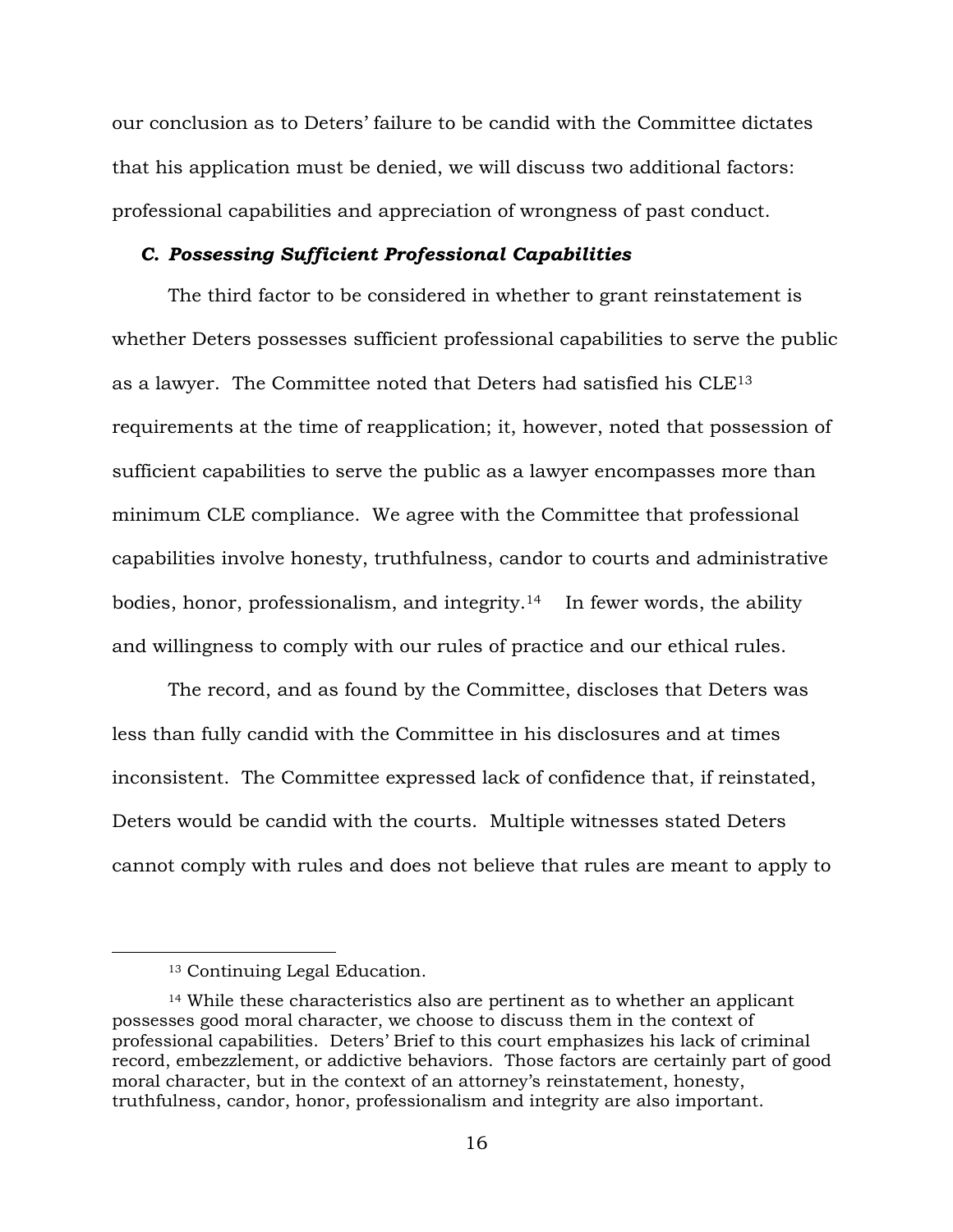him. His conduct and attitude in correspondence with attorneys and judges, in Facebook videos, in pleadings and in press conferences do not evidence professionalism, respect for the law, the bar or for the courts in any manner.

The psychological evaluation by Dr. Ebben is pertinent here. Our remit was for an evaluation as to whether "Deters possesses the ability to comply with our ethical rules." On this issue, Dr. Ebben was clear. Deters possess the capacity to follow the rules, but then stated that the issue is his willingness, and in that regard past behavior, and more pertinently recent past behavior is most indicative.

While Deters claims that he will "be a Boy Scout" if he is reinstated, we are unable to ignore Deters recent behavior. In two separate federal lawsuits, he sued a Hamilton County, Ohio, circuit judge, *Deters v. Schweikert*, No. 1:19 cv-0024, 2019 WL 2290650 (S.D. Ohio May 6, 2019), as well as one of the witnesses against him in this proceeding, Mark Hammer. *Deters v. Hammer*, No. 1:20-CV-00362, 2021 WL 664011 (S.D. Ohio Feb. 19, 2021). Deters filed these actions even though both defendants have absolute immunity. *Schweikert*, 2019 WL 2290650, at \*3-\*7; *Hammer*, 2021 WL 664011, at \*4-\*6. The suit against Judge Schweikert was dismissed on a motion for judgment on the pleadings, and the court issued a show cause order directing Deters to show why a monetary sanction should not issue due to "inclusion of patently frivolous claims and arguments in clear violation of [Fed. R. Civ. P.] 11[.]" *Schweikert*, 2019 WL 2289150, at \*8.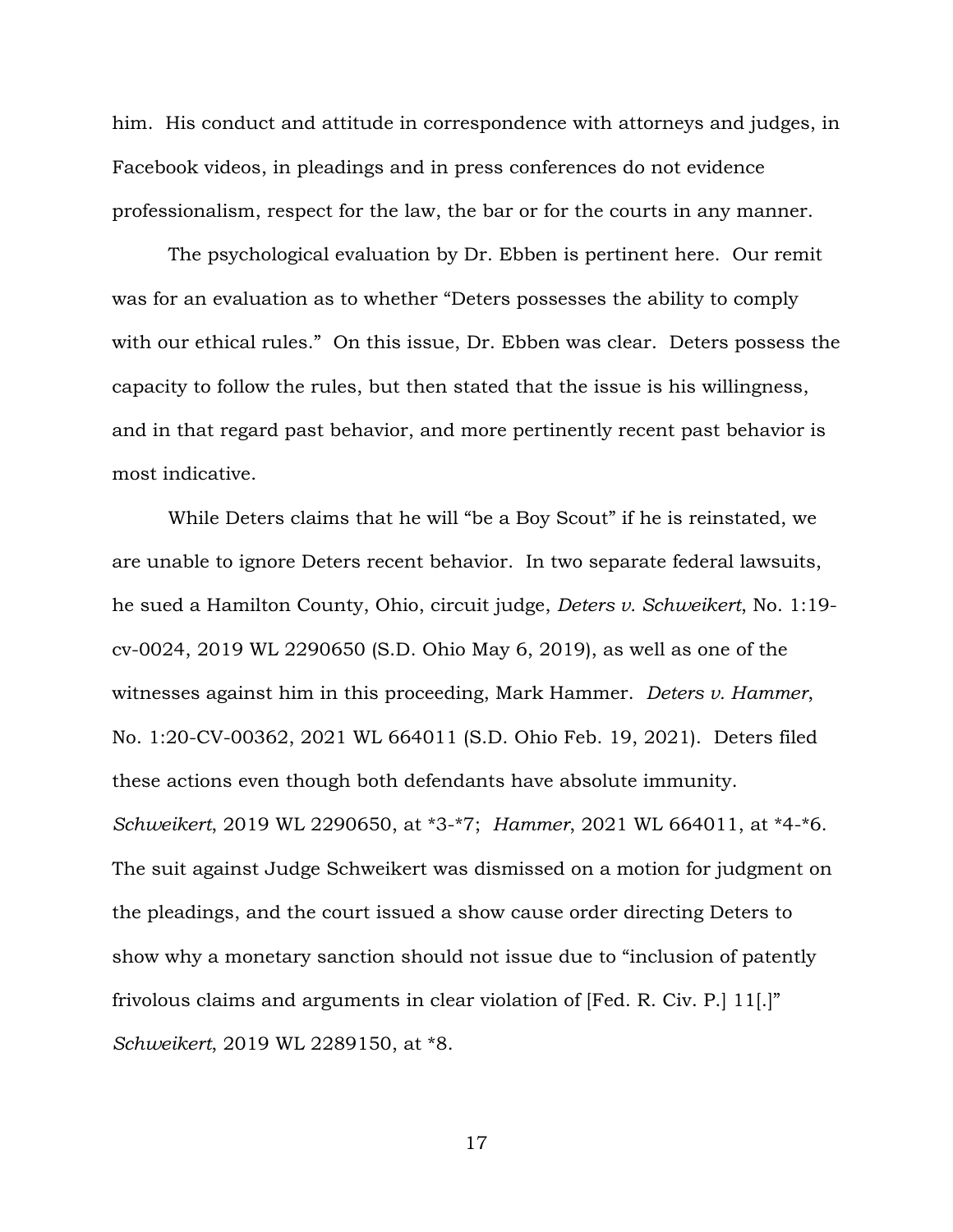Deters' run-in with Judge Schweikert arose from the Durrani litigation in Hamilton County, Ohio. In an effort to obtain jury pools untainted by pre-trial publicity, Judge Schweikert imposed a "gag order" on the parties and counsel. *In re Deters*, No. C-1905516, 2020 WL 3526768 ¶ 3 (Ohio Ct. App. June 30, 2020), *appeal not allowed*, 160 Ohio St. 3d 1496, 159 N.E.3d 281 (Ohio Dec. 20, 2020). In defiance of that order, Deters called for a press conference on the Hamilton County Courthouse steps. *Id*. at ¶ 5. As a result, he was jailed for contempt. *Id*. ¶ 6. He was released from jail after serving seven of fifteen days, but the Ohio Court of Appeals upheld the contempt judgment and the Ohio Supreme Court let that decision stand by declining jurisdiction. 160 Ohio St. 3d 1496, 159 N.E.3d 281.

These recent actions demonstrate a complete lack of professional capability, as do his emails to Elizabeth Feamster, former Executive Director of the Kentucky Office of Bar Admissions. When Ms. Feamster was attempting to schedule hearings in this matter, Deters accused her of being a "liar" and then demanded his reinstatement. This, even though under the structure of the reinstatement rule, Ms. Feamster did not have the ability to grant Deters' demand.

Pertinently, in his Exceptions to the Committee's Recommendation filed December 10, 2020, Deters resumed his attack on the KBA, the Committee and Bar Counsel, and claimed he had offered "overwhelming proof in the record for [his] reinstatement." He concluded, with the following: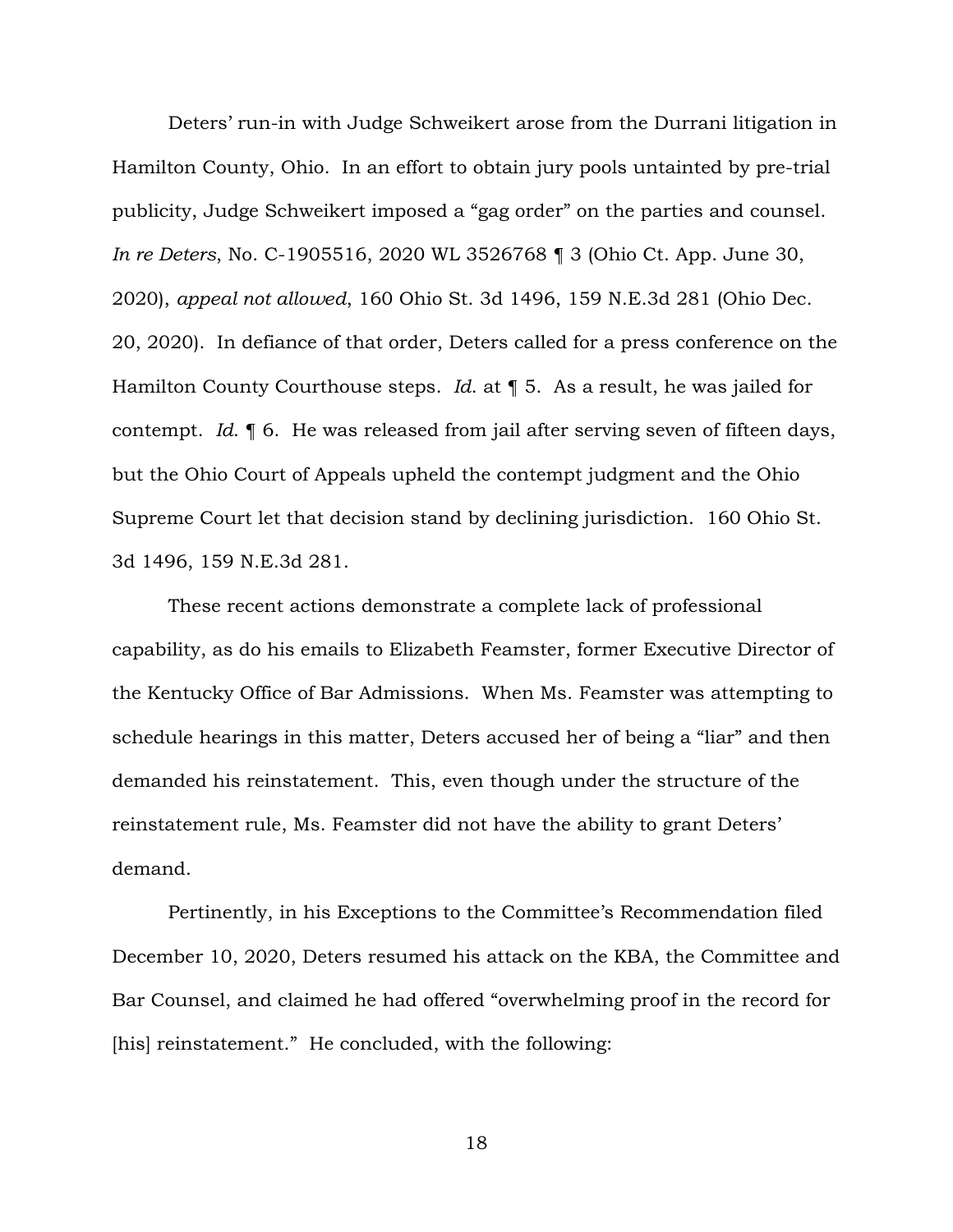## **CONCLUSION**

Susan Lawson and the rest of the Committee, Ms. Browne and Ms. Herrick are jokes of human excrement who [sic] I refuse to allow to sit in judgment of me. They can all go straight to hell. They couldn't do what I do for a day. Yet, they judge me? They may judge me because of their positions, but they can't stop me from what I do, will continue to do and what I say publicly about them. I have EVERY right to be pissed off and EVERY right to speak out.

This filing speaks volumes of Deters' inappropriate "no holds barred approach" to law practice.

Deters' actions indicate a lack of respect for the profession, the courts, lawyers, and other participants. The record discloses a notorious propensity to file malicious or frivolous lawsuits. In fact, Federal Magistrate Judge Bowman, of the Southern District of Ohio, in her recommendation for dismissing Deters' defamation complaint against Hammer, noted as much in a recent opinion discussing Deters' filing of malicious or frivolous litigation. *Hammer,* 1:20-cv-00362-DRC-SKB, 2021 WL 664011, slip op. at 12-15. Magistrate Judge Bowman wrote that Deters "is skating on thin ice. [Deters] has filed suit against defendants who enjoy absolute immunity on multiple occasions, including this case, and **either fails to understand or willingly disregards that clear legal doctrine."** *Id.* at 15 (emphasis added).

In this instance, we agree with Deters' argument that we should adhere to Dr. Ebben's opinion. We do. Deters possesses the ability to follow the rules, he simply chooses not to. His activities while licensed demonstrate that, as do his more recent activities during his period of suspension and in the last two years. *See Futrell v. Ky. Bar Ass'n*, 189 S.W.3d 541, 549 (Ky. 2006) (stating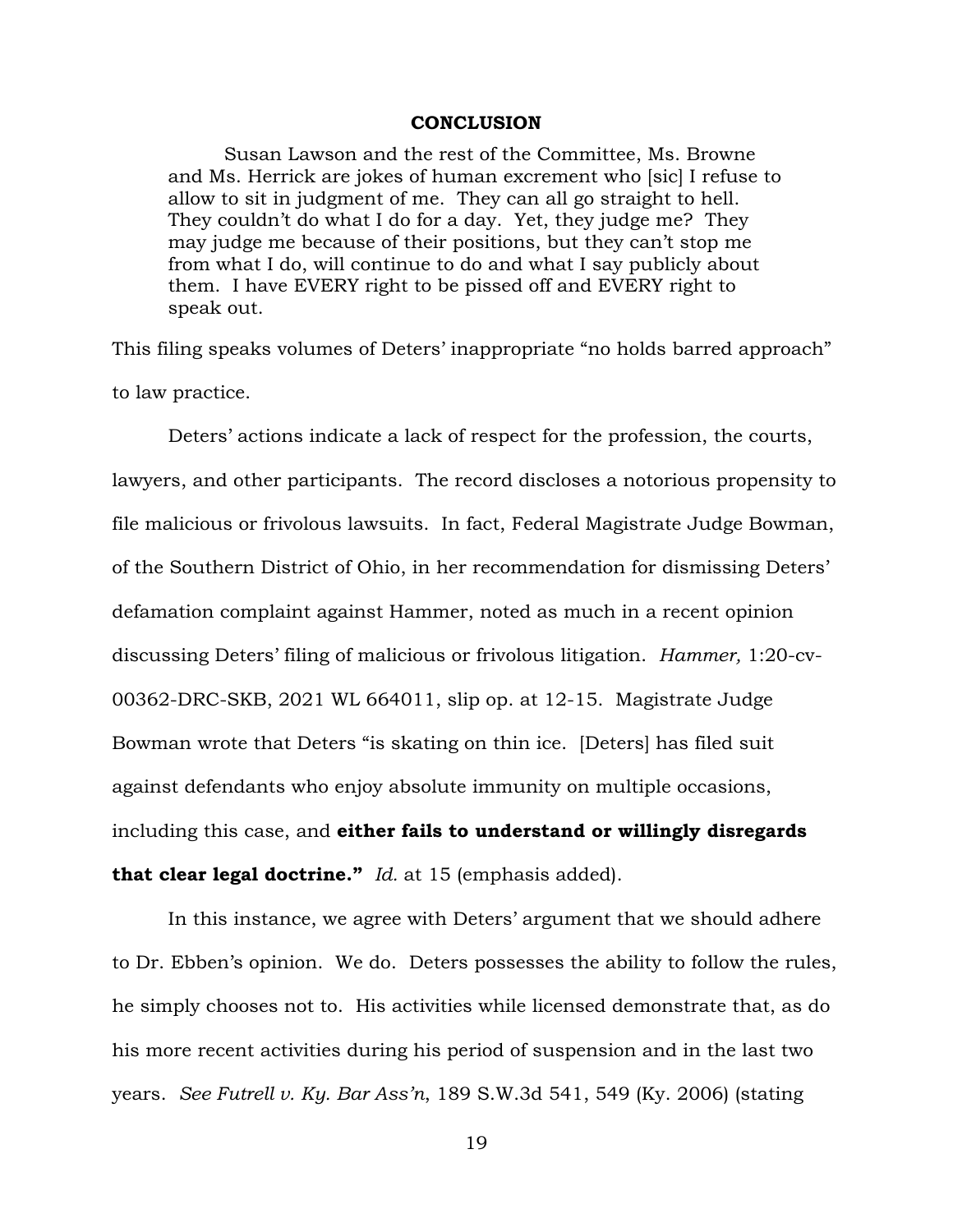"the reinstatement inquiry involves looking into an applicant's 'conception of the serious nature of his act and his previous and, what is of more importance, his subsequent conduct and attitude toward the courts and the practice[]'").

# *D. Appreciation of Wrongfulness of Prior Misconduct, Manifest Contrition for Prior Professional Misconduct, and Rehabilitation from Past Derelictions*

The previous sections of this Opinion clearly set forth that Deters has NO appreciation of the wrongfulness of his prior misconduct, possesses NO contrition for that misconduct, and has NOT rehabilitated himself from past derelictions. *See Futrell*, 189 S.W.3d at 549 (noting applicant did not admit serious nature of unethical conduct, minimized its nature, and blamed other person and entities for his behavior); *Skaggs v. Ky. Bar Ass'n*, 954 S.W.2d 311, 314 (Ky. 1997) (noting applicant had little regret for conduct leading to suspension and failed to realize his problems are the logical consequence of his actions). Like Futrell and Skaggs, Deters fails to accept the fact of his wrongdoing or to manifest a sense of wrongdoing.

# **IV. Conclusion**

Deters' lack of self-awareness is utterly amazing. Deters fails completely to make any attempt to fit his application for reinstatement within the framework required by SCR 2.300(6). Throughout the record, Deters alleges the KBA, and perhaps we, have different rules for him, or that we want all attorneys to be passively the same. We reject any such claim or insinuation. Everyone knows aggressive lawyers who zealously advocate for their clients. Not only is this permitted, but as stated in the Preamble to our Rules of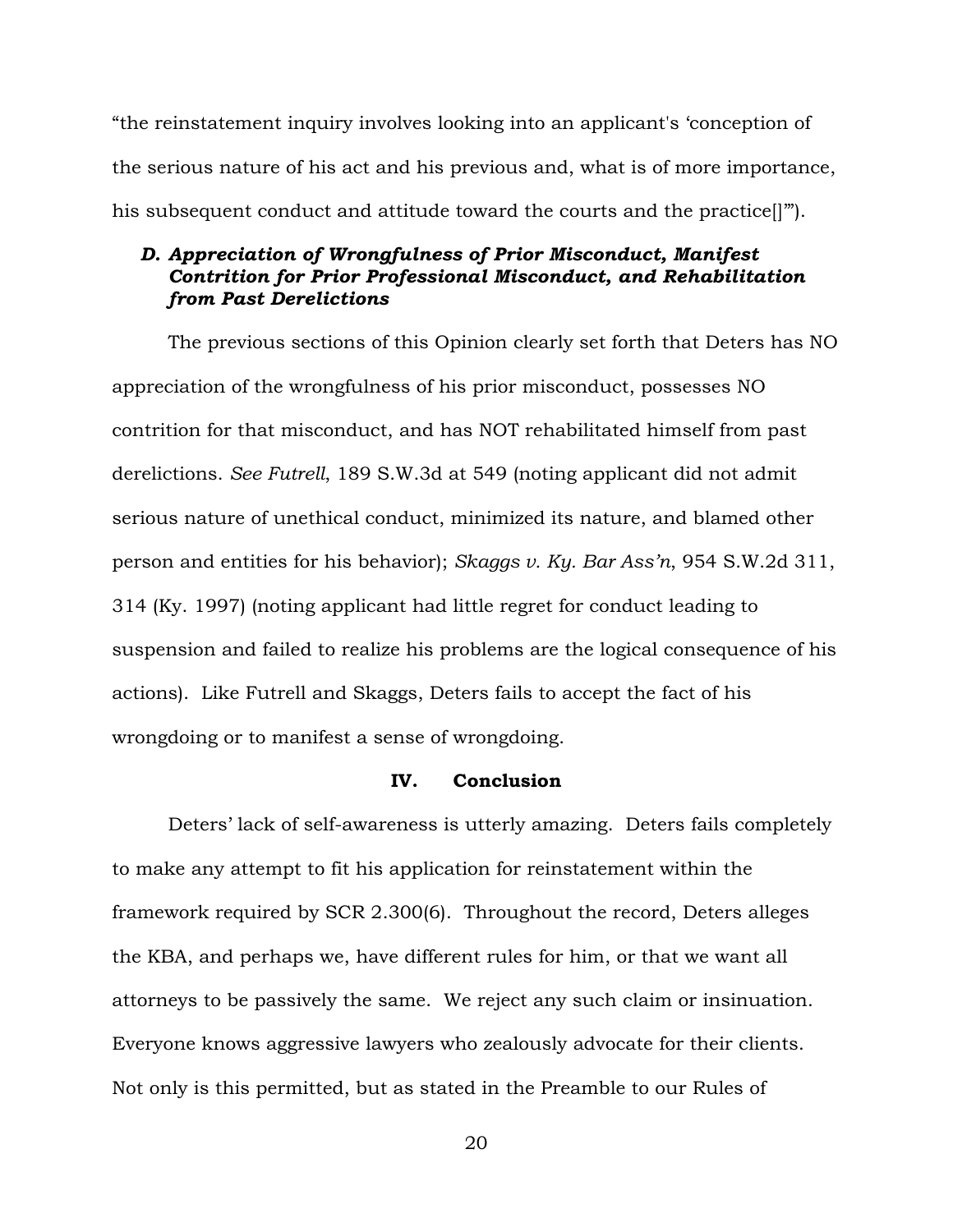Professional Conduct, we expect a lawyer as advocate to "zealously assert the client's position **under the rules** of the adversary system." SCR 3.130 pmbl. III (emphasis added). What Deters fails to understand is that the adversary system, and our profession, is governed by rules. As we understand Deters' concept of the practice of law, no Rules of Professional Responsibility, no statute, no case law bind him. Deters' practice of law is not governed by constitution, rule of law or procedure. It is anarchy. To paraphrase from an earlier opinion, "[Deters] seems as indifferent to his duties and responsibilities in his own case as he was in that of his client. Citizens and, in particular, attorneys are not permitted to pick and choose which laws they wish to obey." *Skaggs*, 954 S.W.2d at 314.

#### **ORDER**

Based on the foregoing, we enter the following Order:

- 1. The Application of Eric Charles Deters, KBA Member No. 81812, for Reinstatement is DENIED.
- 2. Deters shall cease any and all activities relating to the practice of law, howsoever designated, including, but not limited to paralegal, consultant or spokesperson for the Deters Law Firm or any other entity.
- 3. Deters shall cease any and all advertising relating to the practice of law in any media whatsoever, including, but not limited to television, radio, print, direct mail, internet or social media.